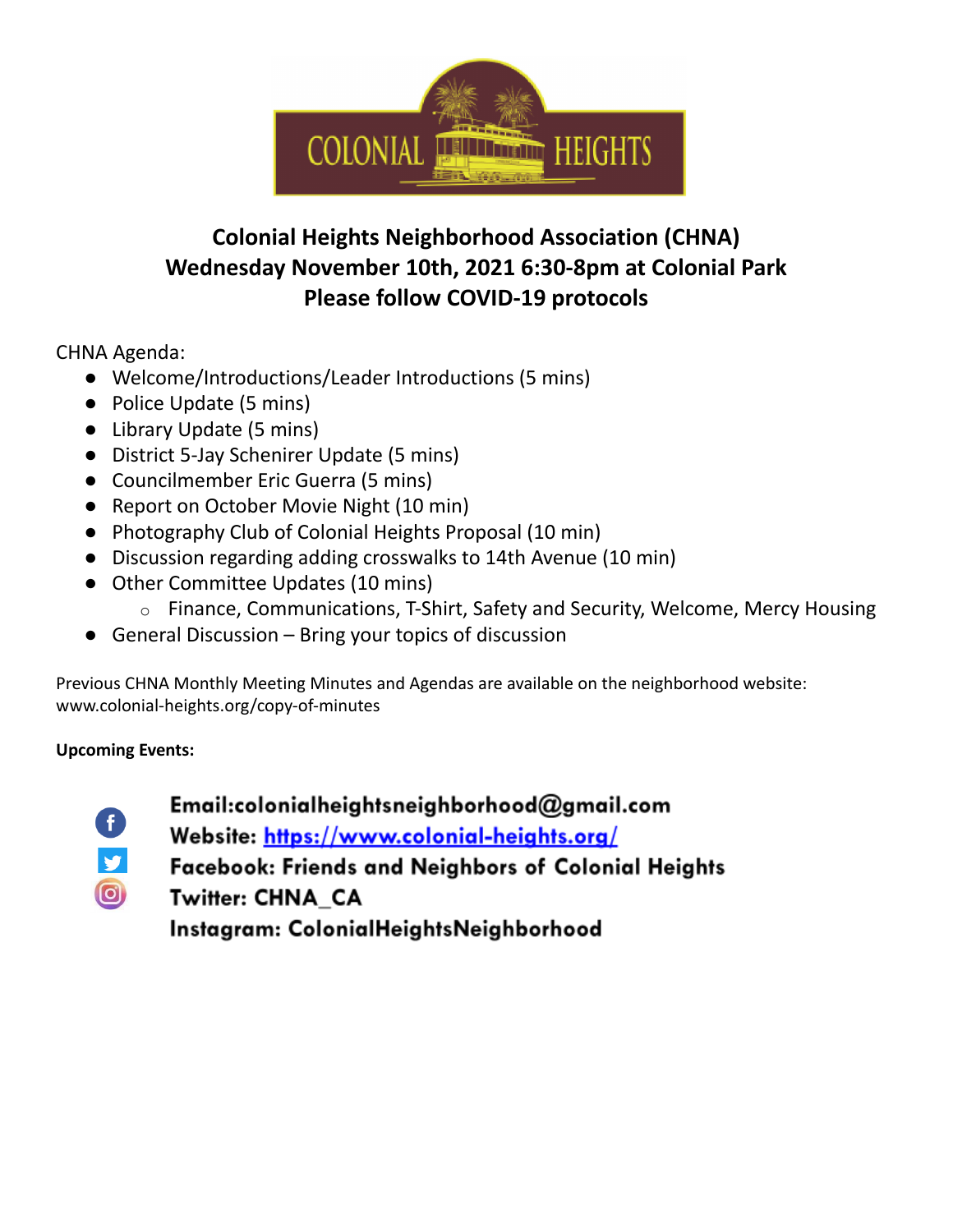# **Colonial Heights Neighborhood Association Meeting Minutes**

### **November 10, 2021**

### **Colonial Park**

Introductions: Shared names and favorite Halloween costume

Police Update: New captain took over east command. He is going to make a point to come to some neighborhood meetings to introduce himself. Chief Hahn will be retiring at the end of year. In the next couples weeks there will be more details on the hiring of the new chief.

Violent crimes are up compared to last year. This is a trend across the US. Burglaries and other crimes are down in our area.

Stockton/Fruitridge there was an assault recently. The police are looking for Jennifer Abaloy, please call in if you know her whereabouts or see her.

Be cautious of package theft during the holidays. Also be sure to not leave anything of value in your car.

Library: Check out their calendar for current events. There are read alouds and kits available. Most programming is still virtual. Open Tuesday-Saturday 10 am - 6 pm.

Movie Night: Good turnout, about 125 attendees. Jay's office sponsored the event. There were technical difficulties at the beginning but once that was figured out, it was a success. The movie night crew is meeting this Friday to discuss upcoming movie nights and events. The goal is to have a few movie nights each year now that we have the materials. Greg mentioned that in the future the committee needs to keep record of the money spent on the event. Mark mentioned having a park clean up before and after the event.

Photography Club: Goal to bring photography to the neighborhood. The proposal was sent to the Neighborhood Association last week. Goal is to highlight neighborhood talent and show images of our neighborhood on Instagram. The club meets virtually but not on a regular basis. Neighbors can send images through direct messaging the Instagram account and then the club will decide which images will be posted. Right now the club would like to run a trail period on Instagram. The goal is to post 2 to 3 photos a week for 6 months. The images are mainly for the enjoyment of neighbors. Sample photos were pasted around and they included images of the park, local nature and neighborhood animals. The association voted in favor of the photography club taking over the association Instagram account.

Crosswalk on 14<sup>th</sup> av: There is only 1 crosswalk to get across 14<sup>th</sup> av and it is in disrepair, with no lights. This is an issue because cars drive very quickly on 14<sup>th</sup> av and it is not safe to cross 14<sup>th</sup> av. The goal is to get the city to fix the existing cross walk and then add another one, with lights, on 53<sup>rd</sup> and 14<sup>th</sup> to connect Tahoe Park and Colonial Heights. In a perfect world it would also be great to get one added near the preschool on 55<sup>th</sup> and 14<sup>th</sup>. The traffic committee is going to work with Mark and Felicia, the neighbor who is heading the crosswalk